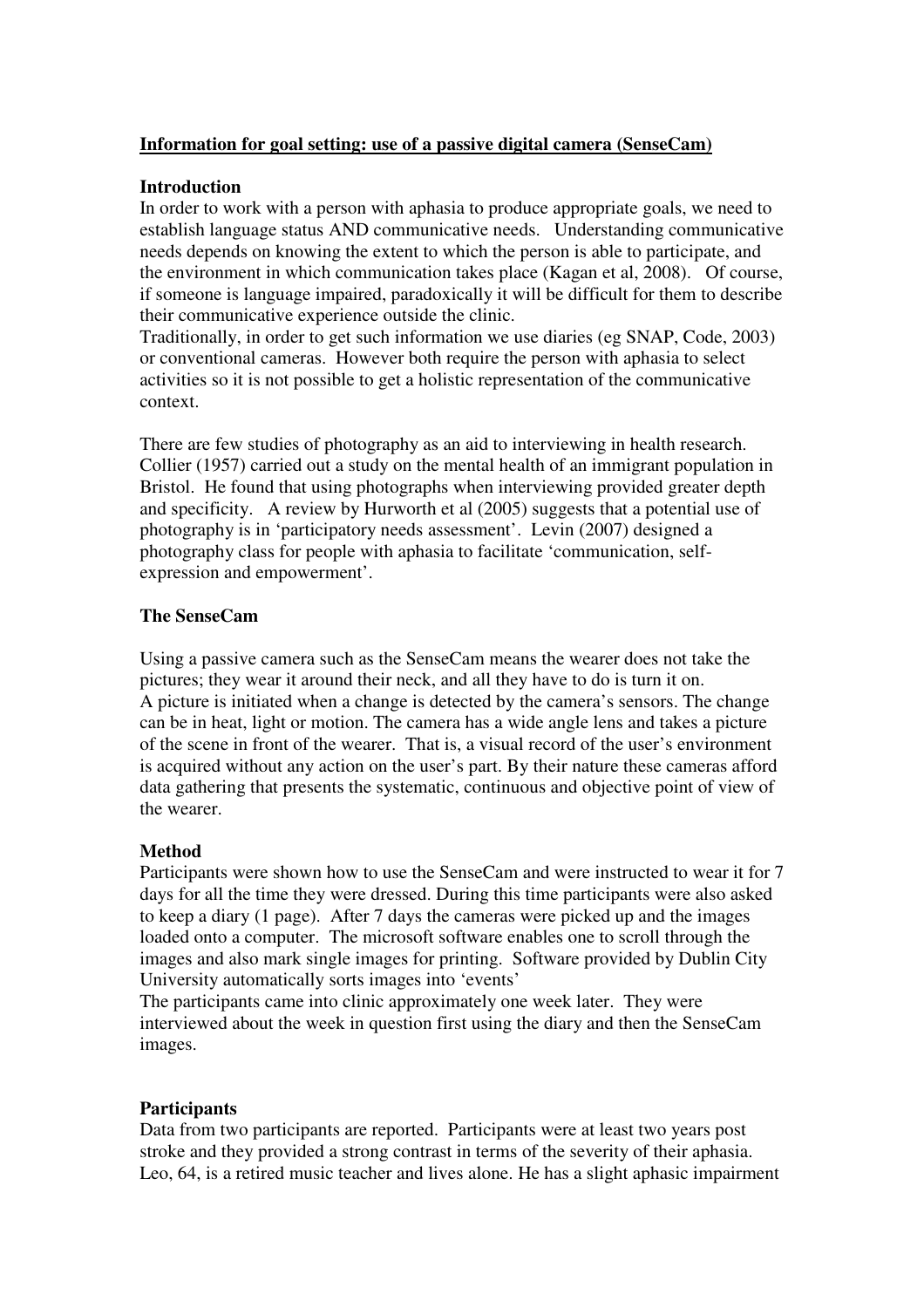and mild dysarthria. Dee, 61, is a retired aircraft mechanic and lives with his wife. He has a severe right hemiplegia and uses a wheelchair. He has poor language comprehension and very little intelligible speech output.

## **Results**

## **Conversations for goal setting.**

Both participants were able to use the SenseCam. Leo filled in the diary himself; Dee's wife filled in the dairy for him. The conversation produced going through the diary and using the SenseCam Pictures were transcribed just for the first day of use. Since the pictures were used after the diary, it was in effect to see what extra information would be elicited from use of the pictures.

## **Leo**

For Leo, nearly twice as many events were recalled using the SenseCam pictures (21 versus 12). In terms of being able to use the given information for goal setting, the discussion using the diary suggested that Leo was already leading an active life, it was not quite clear how much Leo actually engaged in conversations with people he interacted with, and Leo's conversation partners needed to be trained to slow down when speaking to him. The SenseCam discussion clarified that he does chat briefly to people, for example in shops, but no longer goes to more social situations such as the pub. He finds talking tiring, especially by the end of the day. Although not attending therapy currently, he still does daily practice of work previously given to him, suggesting he is highly motivated for therapy. His greatest therapy need is for help with text reading. He is having some trouble working as far as he would expect and need a physiotherapy referral.

It can be seen that for Leo significantly more information, relevant to goal setting, is available using the SenseCam. This is despite the fact that Leo was only mildly aphasic and was able to take part in a detailed conversation.

## **Dee**

Because Dee had very little effective communication, neither interview (diary or SenseCam) were a good basis for goal-setting. Conversation using the diary information was difficult because of Dee's impaired conversation and very little definite information was collected (Appendix 1). Wile still limited, when using the SenseCam images, Dee was engaged with the pictures and they seemed to aid his comprehension and because therapist and Dee were looking at the same picture the conversational target was known to both (Appendix 2).

## **Analysis of SenseCam images**

One really striking thing about the SenseCam images was that rather than interview the patient, we could just look at the activities captured by the SenseCam. We compared the activities captured by the SenseCam for Leo and Dee. Leo's list of activities for day 1 can be seen in Appendix 3. It can be seen that Leo engages in a number of activities during his day. In stark contrast, Dee's activities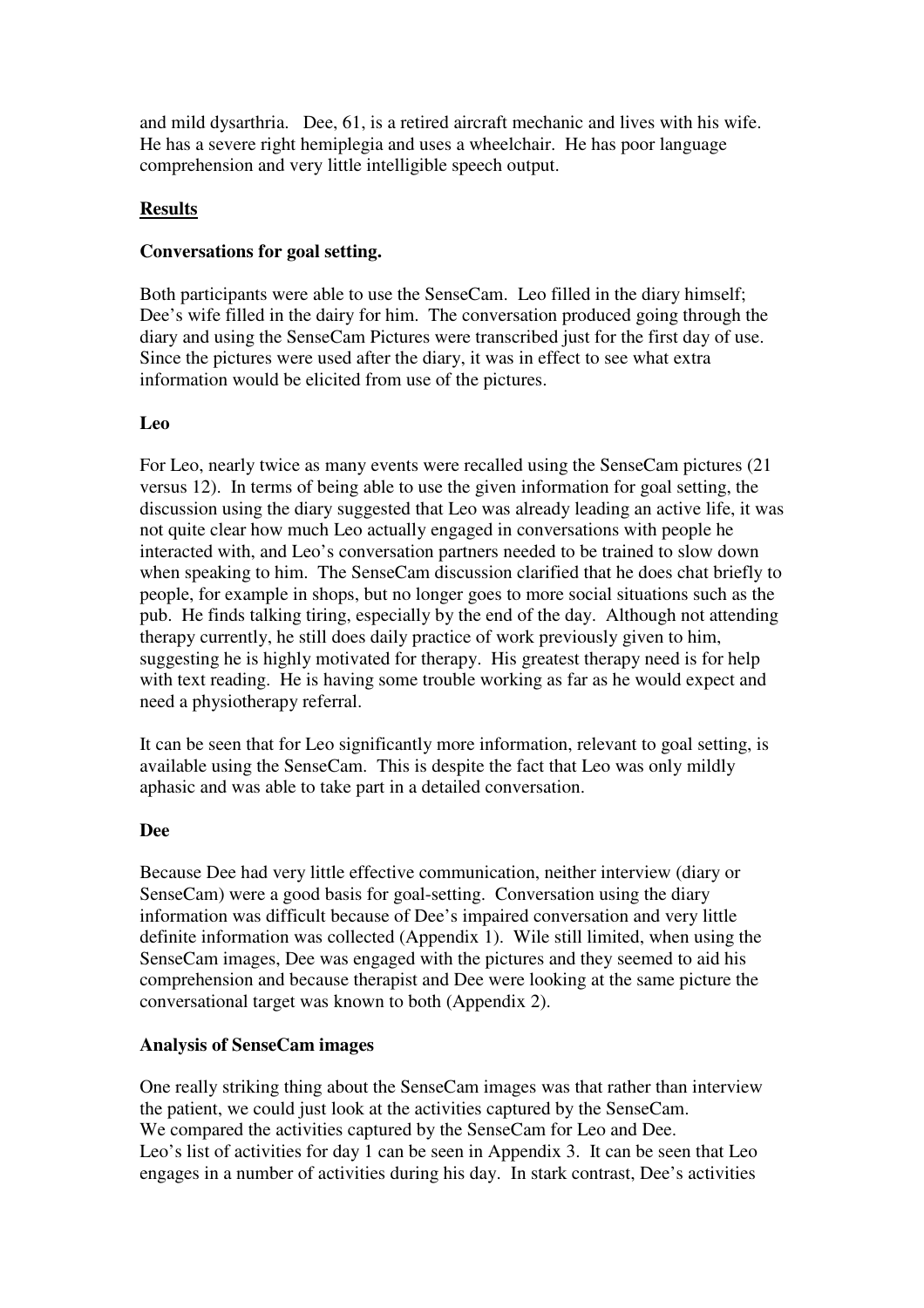(see below) are severely constrained. It should be noted that for the two days this constitutes Dee's entire level of activity for the whole time he is out of bed. The information gleaned from this analysis clearly demonstrates that Dee's relatives need to be trained in how to use supported conversation with him, and that he would hugely benefit from an aphasia visiting scheme or attendance at a day centre.

#### **Dee's activities:**

Dee spends much of his day in his sitting room which has a sofa with a small table, a bed and a TV. The TV is turned on all the time the camera is recording. Day 3

1.00 Dee's wife brings him lunch. She adjusts the TV.

4.00 Dee's wife comes in speaking on the phone. She adjusts the TV.

5.00 Dee's wife brings him dinner. His granddaughter visits briefly

5.30 Dee's wife brings him a mug of tea.

5.45 Camera is switched off.

#### Day 4

11.45 Dee is seated in a car. His daughter is driving. They go to a shopping mall. Dee is assisted into his wheelchair and is pushed around the shop. Back into car and back to house.

1.00 Arrive home and Dee sits on sofa.

Daughter and wife are in room and a conversation takes place for a few minutes.

Wife appears briefly. Dee strokes their cat.

1.30 wife brings lunch and sits beside him briefly.

3.45 wife brings Dee a foot pump. After 4 minutes he gives it back, wife leaves. Cat sits on Dee's lap.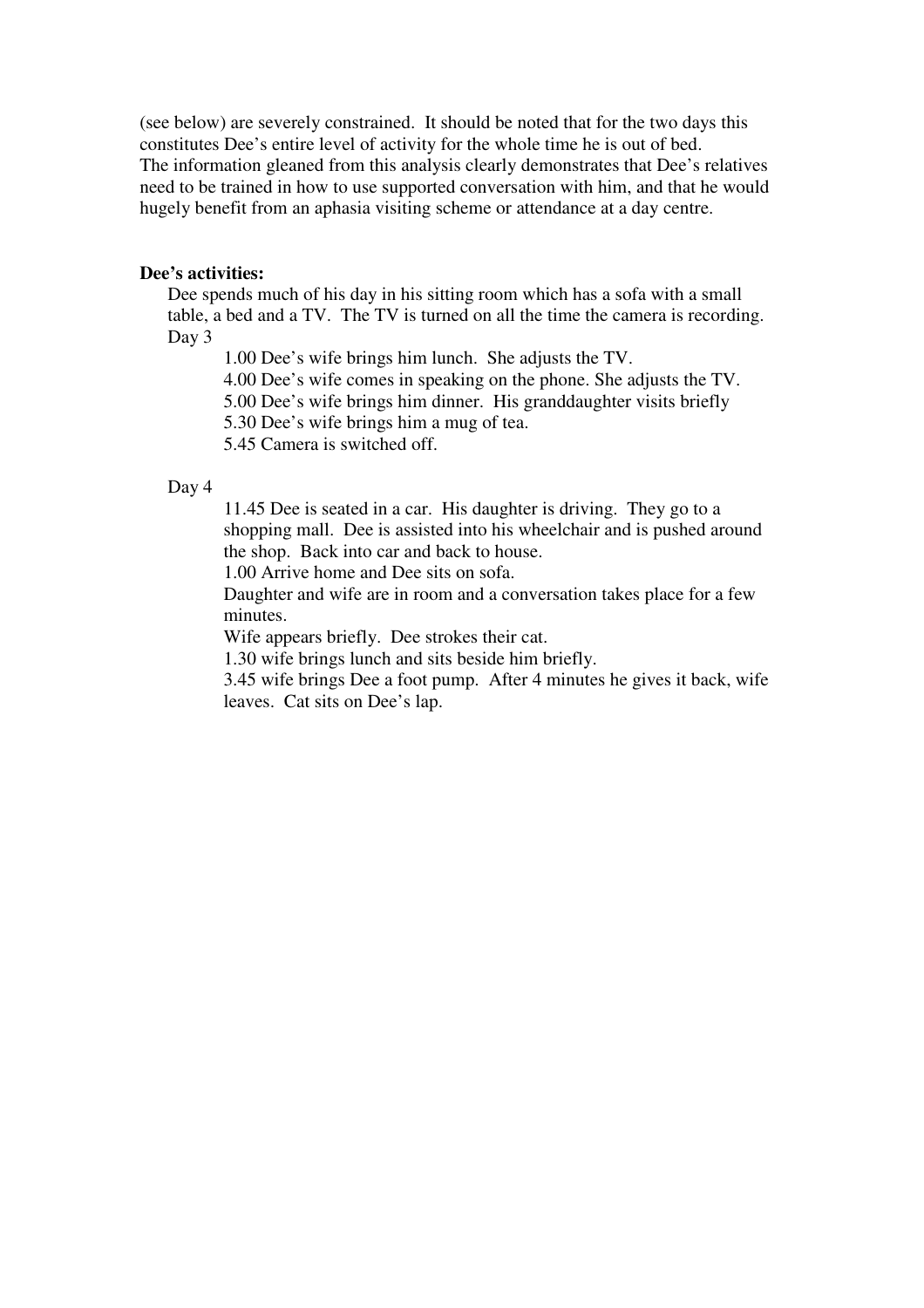## **References**

Code, C (2003). The quantity of life for people with chronic aphasia. Neuropsychological Rehabilitation, 13 (3) 379-390. Collier, J. (1957). Photography in Anthropology: A Report on Two Experiments. American AnthropologistNew Series, 59(5), 843-859.Hurworth, R., Clark, E., Martin, J., & Thomsen, S. (2005). The use of photo-interviewing: three examples from health evaluation and research. Evaluation Journal of Australasia, 4(1 & 2), 55-62. Kagan, A, Simmons-Mackie, N, Rowland, A, Huijbregts, M, Shumway, E, McEwen, S, Threats, T and Sharp, S (2008). Counting what counts: a framework for capturing real-life outcomes of aphasia intervention. Aphasiology, 22 (3) 258-280. Levin, T., Scott, B., Borders, B., Hart, K., Lee, J., & Decanini, A. (2007). Aphasia Talks: Photography as a Means of Communication, Self-Expression, and Empowerment in Persons with Aphasia. Topics in Stroke Rehabilitation, 14(1), 72-84.

# **Appendix 1**

## **Example of conversation with Dee using diary:**

Was your wife pleased with the floors? *No*  Was there something wrong with them? *She was she was I*  Was she disappointed? *No no*  No, she liked them? *Yes*  So she was pleased with them? *Yes* 

# **Appendix 2**

## **Example of conversation with Dee using SenseCam pictures:**

Who's that (points to picture of daughter) *unin*  It's your d-*Daughter*  What's she doing? *I don't know*  What's she got there do you think? *Unin*  It's her mobile phone *Aye aye*  Is it an I-Pod? *I-Pod*  Her I-Pod – does it drive you mad? *Yeah*